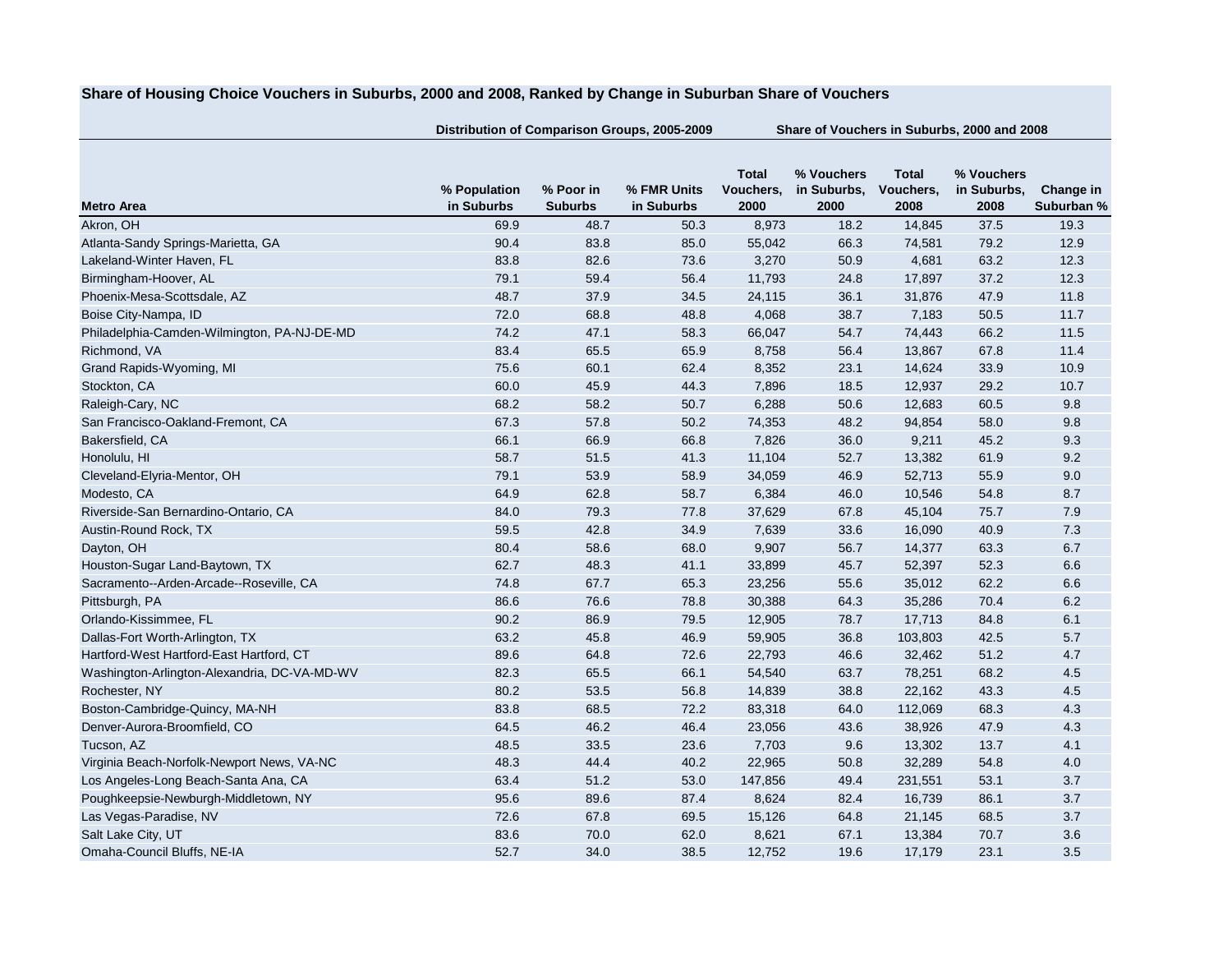| St. Louis, MO-IL                                   | 87.3 | 73.4 | 73.0 | 28,691  | 71.8 | 51,178  | 74.9 | 3.1    |
|----------------------------------------------------|------|------|------|---------|------|---------|------|--------|
| Charleston-North Charleston-Summerville, SC        | 81.4 | 78.2 | 71.8 | 9,607   | 72.4 | 13,327  | 75.5 | 3.0    |
| Youngstown-Warren-Boardman, OH-PA                  | 87.0 | 72.7 | 78.2 | 6,432   | 42.9 | 9,718   | 46.0 | 3.0    |
| San Antonio, TX                                    | 35.7 | 23.3 | 18.7 | 23,726  | 14.4 | 39,920  | 17.1 | 2.7    |
| Nashville-Davidson--Murfreesboro--Franklin, TN     | 61.6 | 50.0 | 44.0 | 16,843  | 26.9 | 22,073  | 29.5 | 2.7    |
| Milwaukee-Waukesha-West Allis, WI                  | 59.1 | 52.2 | 61.2 | 11,662  | 47.3 | 15,701  | 49.7 | 2.4    |
| Greenville-Mauldin-Easley, SC                      | 90.3 | 89.2 | 82.9 | 4,425   | 70.7 | 5,603   | 72.9 | 2.2    |
| Tampa-St. Petersburg-Clearwater, FL                | 76.8 | 68.4 | 66.0 | 25,480  | 48.3 | 40,993  | 50.4 | 2.1    |
| Cincinnati-Middletown, OH-KY-IN                    | 84.3 | 67.5 | 64.3 | 32,643  | 56.2 | 49,748  | 58.2 | 2.1    |
| Des Moines-West Des Moines, IA                     | 65.8 | 40.7 | 47.6 | 5,704   | 30.2 | 7,565   | 32.1 | 2.0    |
| Minneapolis-St. Paul-Bloomington, MN-WI            | 78.7 | 51.2 | 55.7 | 39,054  | 51.3 | 50,087  | 53.1 | 1.8    |
| El Paso, TX                                        | 16.4 | 17.8 | 6.5  | 6,863   | 1.6  | 14,695  | 3.3  | 1.7    |
| New York-Northern New Jersey-Long Island, NY-NJ-PA | 54.7 | 32.0 | 33.6 | 338,338 | 36.5 | 461,015 | 38.1 | 1.5    |
| Harrisburg-Carlisle, PA                            | 91.1 | 70.5 | 77.7 | 5,159   | 67.8 | 7,553   | 69.3 | 1.5    |
| Portland-South Portland-Biddeford, ME              | 88.2 | 79.0 | 72.5 | 5,690   | 48.9 | 7,024   | 50.3 | 1.4    |
| San Diego-Carlsbad-San Marcos, CA                  | 57.2 | 51.4 | 49.5 | 39,136  | 48.7 | 68,031  | 50.1 | 1.4    |
| San Jose-Sunnyvale-Santa Clara, CA                 | 37.1 | 28.8 | 29.7 | 25,871  | 20.8 | 44,568  | 22.1 | 1.3    |
| Seattle-Tacoma-Bellevue, WA                        | 72.6 | 65.3 | 59.8 | 38,551  | 65.6 | 48,701  | 66.7 | 1.1    |
| Allentown-Bethlehem-Easton, PA-NJ                  | 86.8 | 65.4 | 73.1 | 11,032  | 65.5 | 13,285  | 66.5 | 1.0    |
| Syracuse, NY                                       | 78.4 | 52.7 | 57.8 | 13,748  | 45.0 | 14,606  | 45.9 | 0.9    |
| Bridgeport-Stamford-Norwalk, CT                    | 71.4 | 41.3 | 46.9 | 11,220  | 32.8 | 16,150  | 33.2 | 0.4    |
| Jackson, MS                                        | 67.5 | 50.6 | 46.4 | 11,773  | 14.3 | 13,092  | 14.6 | 0.4    |
| Jacksonville, FL                                   | 37.9 | 27.8 | 22.4 | 18,999  | 4.0  | 20,326  | 4.3  | 0.3    |
| Columbus, OH                                       | 61.5 | 38.6 | 42.0 | 23,264  | 37.1 | 32,928  | 37.1 | 0.0    |
| Memphis, TN-MS-AR                                  | 53.7 | 34.7 | 30.5 | 10,855  | 19.9 | 22,513  | 19.9 | $-0.1$ |
| Oxnard-Thousand Oaks-Ventura, CA                   | 56.3 | 45.2 | 47.8 | 10,871  | 52.6 | 13,291  | 52.5 | $-0.1$ |
| Miami-Fort Lauderdale-Pompano Beach, FL            | 88.0 | 80.4 | 77.2 | 33,137  | 88.0 | 47,399  | 87.8 | $-0.2$ |
| Portland-Vancouver-Beaverton, OR-WA                | 67.5 | 56.9 | 53.8 | 23,418  | 53.1 | 34,118  | 52.8 | $-0.3$ |
| Albuquerque, NM                                    | 40.8 | 40.0 | 21.0 | 12,388  | 21.1 | 14,641  | 20.7 | $-0.4$ |
| Louisville-Jefferson County, KY-IN                 | 42.4 | 35.9 | 31.5 | 25,381  | 10.3 | 38,521  | 9.9  | $-0.4$ |
| Albany-Schenectady-Troy, NY                        | 88.4 | 74.0 | 77.7 | 12,594  | 70.0 | 16,294  | 69.6 | $-0.4$ |
| Buffalo-Niagara Falls, NY                          | 75.8 | 49.5 | 54.5 | 23,148  | 33.3 | 31,396  | 32.5 | $-0.8$ |
| Columbia, SC                                       | 86.4 | 82.9 | 79.1 | 9,516   | 79.8 | 12,124  | 79.0 | $-0.8$ |
| McAllen-Edinburg-Mission, TX                       | 81.9 | 86.5 | 76.4 | 7,953   | 81.8 | 13,736  | 80.6 | $-1.2$ |
| Fresno, CA                                         | 50.7 | 43.5 | 37.1 | 19,184  | 21.4 | 38,425  | 20.1 | $-1.3$ |
| Toledo, OH                                         | 52.9 | 31.5 | 35.9 | 6,164   | 10.0 | 9,721   | 8.3  | $-1.8$ |
| Kansas City, MO-KS                                 | 70.2 | 48.6 | 55.6 | 19,354  | 43.8 | 38,616  | 41.6 | $-2.2$ |
| Colorado Springs, CO                               | 37.4 | 27.3 | 15.5 | 5,800   | 19.7 | 8,297   | 17.3 | $-2.4$ |
| Worcester, MA                                      | 77.6 | 58.2 | 60.0 | 11,254  | 48.1 | 13,426  | 45.6 | $-2.5$ |
| Springfield, MA                                    | 79.4 | 61.8 | 72.8 | 19,644  | 41.7 | 24,391  | 38.8 | $-2.9$ |
| Indianapolis-Carmel, IN                            | 52.6 | 30.8 | 29.7 | 9,098   | 19.1 | 15,712  | 16.1 | $-3.0$ |
| Little Rock-North Little Rock-Conway, AR           | 75.1 | 69.6 | 65.6 | 10,314  | 62.8 | 14,193  | 59.6 | $-3.2$ |
| Charlotte-Gastonia-Concord, NC-SC                  | 68.4 | 62.3 | 53.4 | 11,832  | 49.0 | 21,652  | 45.7 | $-3.3$ |